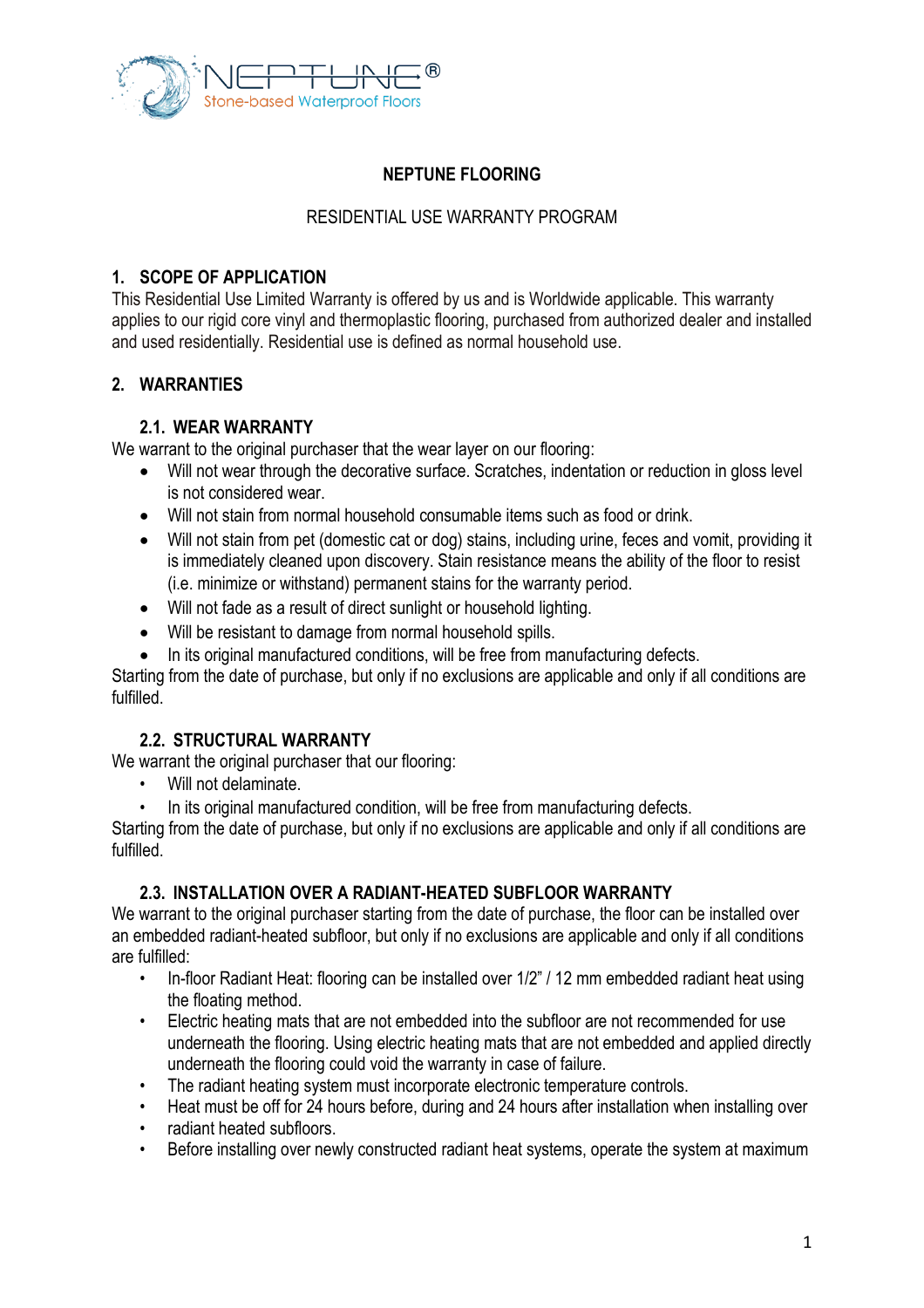

- capacity to force any residual moisture from the cementitious topping of the radiant heat system.
- Concrete moisture vapor emissions should not exceed 8 lb / 3.63 kg (ASTM F1869) / 90 % RH (ASTM F2170) with a PH limit of 9 / max 2.5 % moisture content (CM method).
- Please respect the temperature range in the room before and during the installation as specified in the installation manual, or your warranty will be void.
- Once the installation has been completed, the heating system should be turned on and
- increased gradually (5-degree increments) until returning to normal operating conditions.
- Floor temperature must not exceed 85°F / 30°C.
- Refer to the radiant heat system's manufacturer recommendations for additional guidance.

## **2.4. MOISTURE WARRANTY**

We warrant that all vinyl flooring and thermoplastic composite flooring in its original manufactured state to the original purchaser from the date of purchase, under normal and reasonable use, and the surface, when properly installed, shall be resistant to damage from mopping or normal household spills. This means planks or tiles will not swell, buckle or lose integrity. The moisture warranty does not cover flooding, leaking pipes, household mechanical failures, appliance leaks. Any damage to the subfloor and/or surrounding structure that is caused by standing water or flooding is not covered by this warranty.

## **2.5. PET WARRANTY**

We warrant that the floor will resist staining caused by pet (domestic cat or dog) stains, including urine, feces, and vomit. Stain resistance means the ability of your floor to resist (i.e., minimize or withstand) permanent stains for the warranty period. However, accidents should be cleaned up immediately (within 24 hours), as the longer they sit, the more difficult they will be to remove. Any damage to the subfloor and/or surrounding structure caused by pets is not covered by this warranty.

## **3. EXCLUSIONS AND CONDITIONS**

#### **3.1. GENERAL EXCLUSIONS AND CONDITIONS**

- Damage arising by not following relevant installation, care, maintenance and use instructions of the present warranty and the installation instructions provided.
- Damage arising from improper installation (for example installation on an unlevelled subfloor and installation when there is not sufficient perimeter expansion zone), improper care, improper maintenance or improper use.
- Damage arising because the flooring is exposed to extreme cold or extreme heat as specified in the provided installation manual.
- Damage caused by exposure to excessive moisture (for example excessive moisture in a concrete slab, excessive moisture from hydrostatic pressure, flooding, standing water, water underneath the flooring, excessive moisture as the result of malfunctioning appliances such as dishwashers, ice makers, refrigerators, sinks, pipes).
- Damage caused by spills which are not removed promptly.
- Normal wear and tear of the flooring.
- Normal changes in colour, gloss, grain pattern and tone (this is normal for flooring as it ages).
- Damage arising because the flooring is installed in an outdoor area, a solarium, a porch, a garage or areas similar to all of these.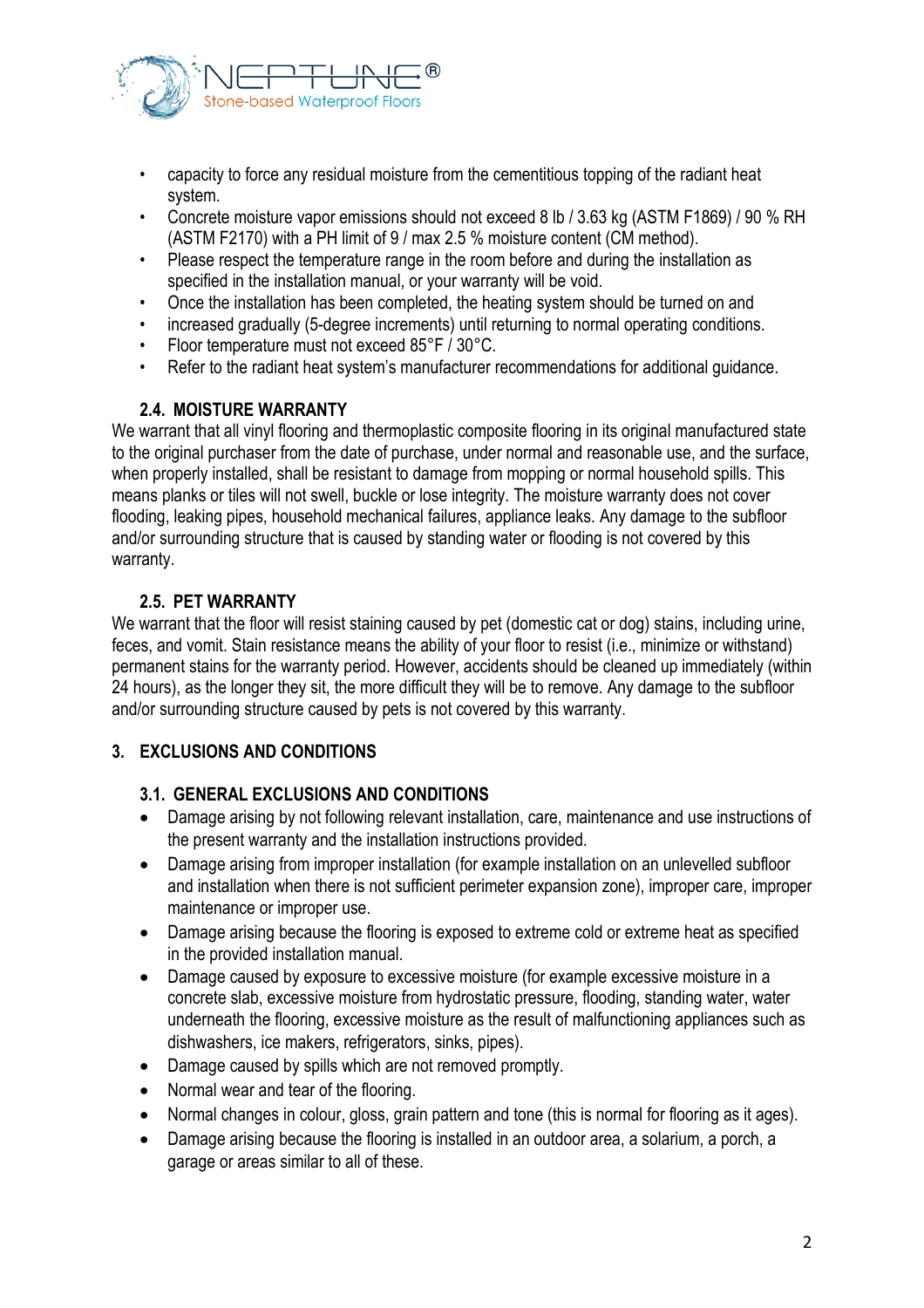

- Damage arising because the flooring is not used under normal conditions.
- Damage arising from accidents, abuse, misuse, or the use of strong chemicals.
- Damage caused by an act of God (for example a natural disaster).
- Damage caused by vacuum cleaner beater bars or hard plastics, or metal caster wheels.
- Differences in aspect, colour, gloss, grain pattern and tone with the reference flooring sample in for example the store or showroom.
- Flooring that has been damaged or neglected during transportation.
- Scratches, marks, stains and other damage caused by exposure to "abrasives" such as pebbles, grit, sand, high heeled shoes, furniture, etc.
- Indentations.
- Damage to click joints or indentation due to heavy rolling loads.
- Damage of planks coming apart at the seams because they have been engaged/disengaged more than three times.
- Damage caused by the collections of dirt and moisture at entrances do due the lack of interior and exterior doormats.
- Damage caused by shoes having heeltaps or sharp objects protruding from the sole such as rocks, exposed nails and gravel.
- Damage caused by walking on with spike-or stiletto-heeled shoes.
- Damage caused by sliding or rolling heavy objects on the floor. A solid protective covering must be laid (must use at least 1/4" / 6 mm) hard board) on your floor and gently "walk" the item a cross it. Carpet or cardboard is not adequate to prevent surface indentation or roller marks from occurring or scratches to the floor.
- Damage caused by non-compliant casters on furniture. Barrel-type caster wheels or wide, flat glides are best for protecting the floor. For areas with rolling chairs (e.g. desk area), ensure a protective mat is used under the chair.
- Damage caused by hard narrow furniture rollers. They must be replaced with wide rubber rollers.

This warranty is valid only to the original purchaser. It is not transferable and only applicable to the first installation of the flooring. The affected area must be visible and cover an area bigger than 0.038 inch<sup>2</sup> / 25 mm<sup>2</sup>. This warranty does not apply to any products designated as B grade, cabin grades, closeouts, seconds, factory special, non-standard items and flooring sold "as is". It is the responsibility of the purchaser and the installer, whether they are professionals or a do-ityourselves, to inspect all flooring and flooring accessories before installation. If during inspection the purchaser or the installer knows/discovers or can reasonably be supposed to know/discover (for example when the default is visible), that the flooring has a visible manufacturing issue, do not install the flooring. Please immediately contact the retailer from which the flooring was purchased. No claims will be accepted for flooring of which the purchaser or installer knew/discovered or can reasonably be supposed to have known/discovered, that there was something wrong with it. In such case we only warrant the part of the flooring which has not been installed yet.

We do not allow or authorize any other person or entity to alter the obligations and limitations in this warranty. This warranty is the complete and exclusive expression of our warranty and is in lieu of all other express and/or statutory warranties. Any implied warranties, including but not limited to the implied warranties, merchantability and fitness for a particular purpose are limited to this express warranty.